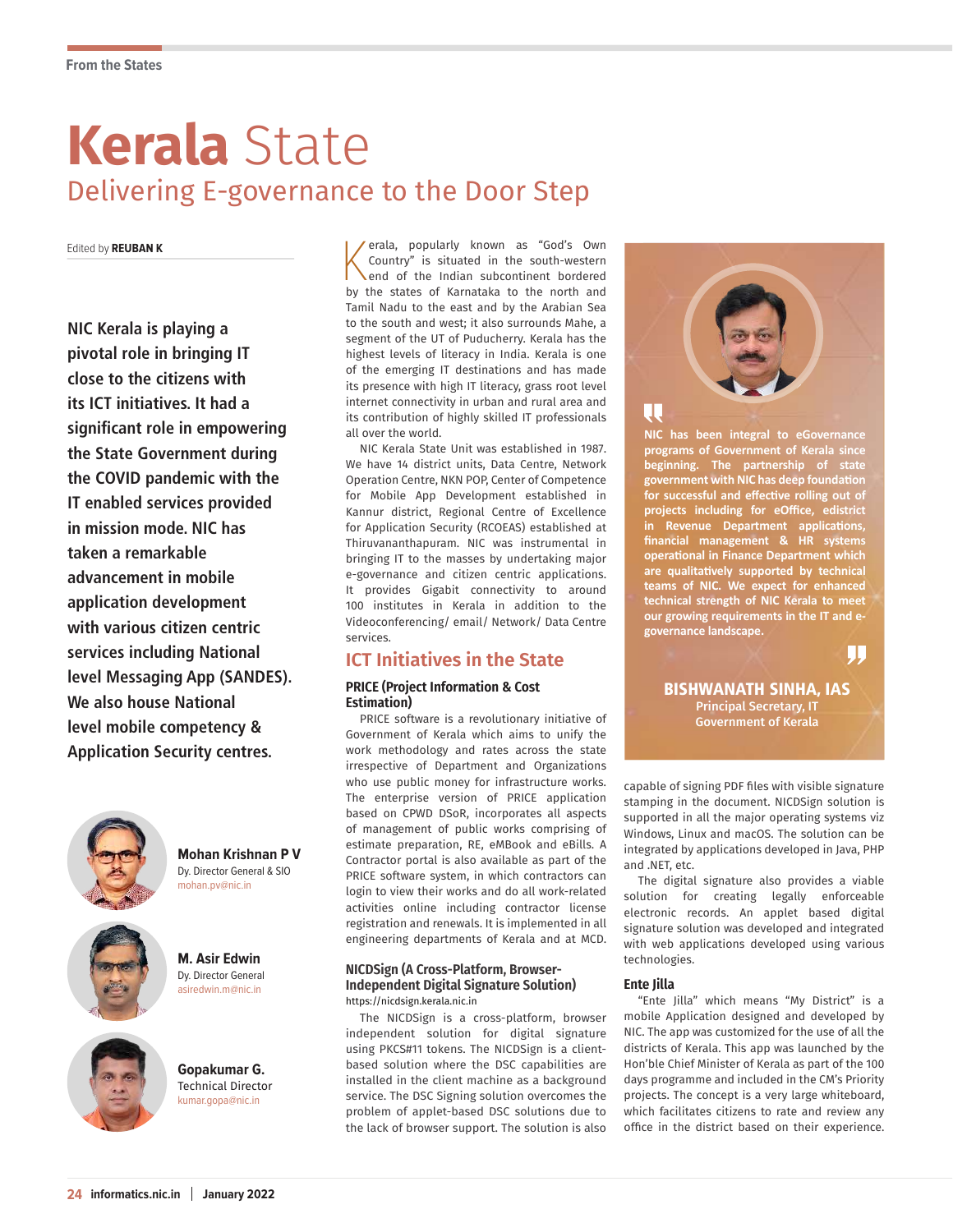#### **From the States**



**Shri Pinarayi Vijayan, Hon'ble Chief Minister of Kerala inaugurating AIMS software and Mobile App**

The objective is to improve the service delivery of the government right from its lowest level of establishment.

#### **AIMS – Agriculture Information Management System**

AIMS provide a single window facility for farmers to register themselves, declare land and crops being cultivated for availing various services from the Agriculture department without visiting the office. Based on this data, the farmer can submit online application for various services. Applications submitted by farmers will be processed by the concerned officials at Krishi Bhavan, Block, District and Directorate level offices and benefits will be transferred to eligible farmers using the Centralized DBT module of AIMS which is integrated with State Treasury.

#### **Kerala Budget 2.0**

Budget 2.0 is the software for preparing the Budget of the Kerala Government. The software manages activities like Budget Estimation, Preparation of Budget, Publishing Budget Documents, Additional Authorization, Supplementary Budget, Contingency Fund Management, Re-appropriation of Funds, Resumption, Regularization of Funds and Alteration Memorandum. Major functionalities are:

• The preparation of Budget by fixing of allotment for Demand, Revenue and Debt heads and the preparation of budget documents.

- Projection and analysis of non-Pan requirement
- Management of Post budget activities

#### **eDistrict transactions as on December 2021**



• Linking of Scheme wise data received from planning board and preparation of Plan Budget

• Preparation of Five-Year Plan Accounts

### **Integrated Financial Management System (IFMS)**

Integrated Financial Management System (IFMS) is one of the prestigious Projects of Government of Kerala undertaken by Finance Department and Treasury Department. IFMS Kerala has been conceived in-line with the Modernization of Treasury Systems, which is one of the MMPs of Government of India. IFMS envisages end-to-end integration system among various stakeholders such as Finance Department, Treasury Department, Administrative and Line Departments, Accountant General, RBI and Banks.

#### **National Knowledge Network (NKN)**

National Knowledge Network (NKN - ISMS ISO 27001:2013 certified.) Point of Presence (PoP) was set up at National Informatics Centre, CGO Complex, Thiruvananthapuram and was formally inaugurated on 20 May 2015 by then Principal Scientific Advisor (PSA) to the Government of India. All the 14 NIC district centres in Kerala are connected to this PoP through 1Gbps/ 100 Mbps/ 34 Mbps links through NKN/ NICNET approved service providers. 99 Research & Educational institutes are connected to NKN through 1 Gbps link or 100 Mbps link.

#### **NICNET Services**

Pan India communication network for Central and State Government departments, PSUs/ autonomous institutions. LAN/ WAN connectivity and Internet services and 24x7x365 support. NICNET Services extended to all NIC Centres, FCI, Secretariat BOI/ FRRO, RGI, DGDE, DOP, CPWD, CBI, Spices board, AG office, Planning Board, Coir Board, MPEDA, High Court, District Courts, Lakshadweep, etc. Around 239 WAN connections and 3000 LAN nodes across Kerala.

#### **Web Hosting Services/ Cloud Services**

NIC Kerala State Centre provides web hosting and Cloud services (VMware and Open Stack) to State and Central Government departments in Kerala. Services offered are Infrastructure as a service (IaaS), Application and Database fine tuning, Server Hardening, Backup & Restore, Co-Location Support, State Data Centre Support, NDC – DR support, Load balancer for applications

#### **Security Services**

Securing Critical Government Cyber Infrastructure. VPN (IPsec and Web VPN) services are provided to the users. Perimeter Security – Firewall, IPS & UTM. End Point Security - Patch Management, Windows Software Update server and Antivirus solutions. Active directory implemented.



**NIC Kerala's contribution in digitalising critical functions of Finance Department has been immense. A host of applications including Budget Estimation System (BEST), Budget preparation system (Bougette)Budget allocation and Monitoring System (BAMS), Core Treasury Information System (CoreTIS), e-Treasury, Bill Information Management System (BiMS), Core Treasury Savings Bank software (CoreTSB), Electronic Ledger Accounting Systems (eLAMS), Ways and means clearing system (WaMS), Bill Discounting system (BDS), SPARK (the HR and Payroll Management system for Govt of Kerala), EMLI, iSoft, Jeevan Rekha Software for biometric mustering of social welfare pensioners, GAIN PF, etc. have been developed and implemented successfully in the Department with the help of NIC.**

**The above applications enabled the State Government to digitize the financial transactions in the State and integrate the same electronically with RBI, various banks and office of the Accountant General and other stake holders and ensured an end-to-end electronic flow of financial information. The Jeevan Rekha software enabled the State Government to eliminate large number of fake and duplicate beneficiaries from the pensioners' data base and could save crores of rupees to the State Government. We are sure that NIC will continue to play a constructive and useful role in the future as well in enhancing efficiency of the Government's services for the citizens of Kerala.**

JIJ

RAJESH KUMAR SINGH, IAS Additional Chief Secretary Government of Kerala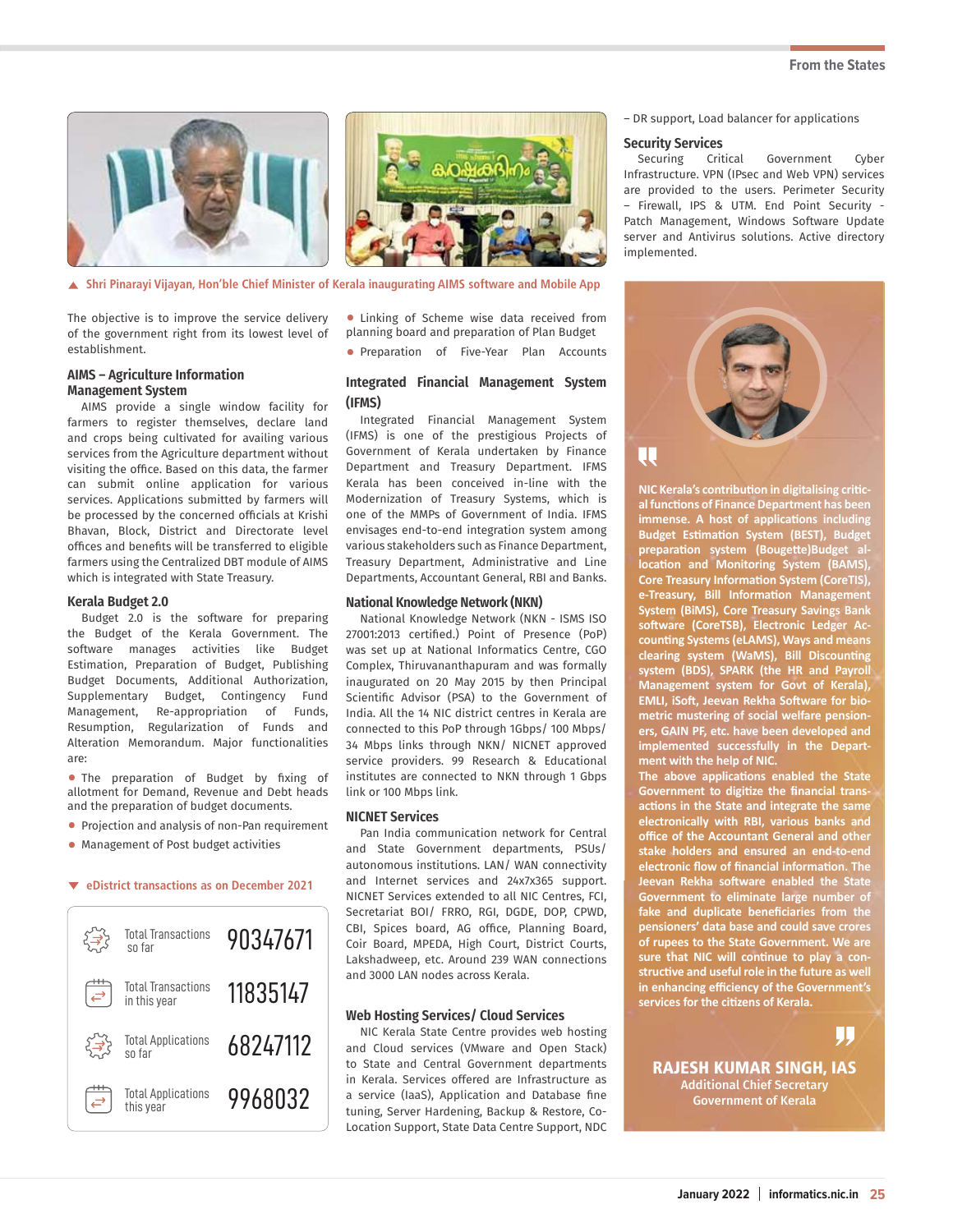#### **From the States**



**Inauguration of the State Election Commission Portal by Shri Arif Mohammed Khan, Hon'ble**   $\blacktriangle$ **Governor of Kerala**

#### **Video Conference Services**

NIC Kerala Video Conferencing Services facilitates Government departments for conducting meetings in a secured environment. Video Conferencing services are provided to Raj Bhawan, Secretariat, Office of the Chief Secretary of Kerala. NIC Kerala is also providing technical support and coordination to VCs conducted from The President House, PM Office, Central Ministers, Cabinet Secretary, and Ministries. VC Services are provided at 14 NIC Districts of Kerala. NIA Court Kochi regularly uses these services for hearing regularly.

#### **Messaging Services**

About 91,000 email accounts were created for officers and staff of State and Central Government departments in Kerala. NIC Delegated Admin Console has been set up for Kerala State IT

Mission, Secretariat, Niyamasabha. Paid services provided for Cochin Shipyard Ltd, KMRL Kochi, Spices board, Rubber Board, Coconut Board. Email Relay services provided.

#### **COVID 19 Jagratha**

https://covid19jagratha.kerala.nic.in

COVID 19 Jagratha information and management solution, conceptualized by District Administration and developed by the district is a simple and comprehensive pandemic



**Shri Mohan Krishnan P V, DDG & SIO receiving**   $\blacktriangle$ **memento from Smt. Chinchu Rani, Hon'ble Minister for Dairy Development & Animal Husbandry**

management solution covering all aspects of a known solution for management of COVID Outbreak in an integrated workflow. It focuses on the approach of safe travel, safe quarantining, real-time surveillance and Health monitoring, Contact Tracing and Treatment, Containment & Cluster zone Mapping, Human Resource Mobilization, Hospital & Ambulance management, Event & visitor registration as an integrated system of handling COVID 19 outbreak effectively. More than 2 lakhs eighty thousand active users and 4,23,21,788 user hits as of 06-12-2021.

#### **Nammude Keralam Mobile App**

Nammude Keralam Mobile App – an initiative by the District Administration Kozhikode with a vision to create a platform for the citizens to 'participate, co-design and co-create' in governance. Provision for the citizen to interact for effective delivery of services, implementation of programs and participation in decision making It features citizen centric governance through prompt and effective service delivery, real time responsive administration thereby enhancing citizen experience. It also features Citizen Participation through Open governance, communicating information about departments and feedback, launching and participation in campaigns and discussion forums for citizens. Now it has been customized to roll out in the entire state of Kerala. Received Gold Award in District Governance Mobile Challenge (DGMC)

**eDistrict Kerala** (https://edistrict.kerala.gov. in/) eDistrict is a mission mode project under NeGP with a vision to make Government Services accessible to the common man in his locality, through Common Service Centres (CSC) which are easily accessible or through public portal and respective offices and ensure efficiency, transparency & reliability of such services at affordable costs to realize the basic needs of common man. eDistrict Kerala went 'Go-Live' in December 2010 with 23 certificate services of revenue department in two districts. Now the

project is rolled out in all districts of Kerala with 49 services from different departments.

#### **COMPOSE** (https://compose.kerala.gov.in)

COMPOSE (Comprehensive Operations and Management of Presses Over Secure Environment) is an enterprise-wide total IT solution for the department of Printing, Government of Kerala. This covers all printing presses across the State, as well as all State government departments and agencies involved in publishing of Gazette in Kerala. e-Gazette Publication of Kerala Gazette was inaugurated by Hon. Chief Minister of Kerala Shri. Pinarayi Vijayan on 2nd October 2021. Gazette number 38 was published as the first online gazette which consists of notifications from different departments and citizens. All Extra Ordinary Gazettes (EOG) since then are published as e-Gazette using COMPOSE software.

#### **SANDES**

SANDES is an instant messaging platform developed for government and citizens. SANDES is managed by GIMS Division NIC Head Quatres and developed at NIC, Kerala State Centre. The development of SANDES (formerly GIMS) was kickstarted in July 2018. Since then, the SANDES development team in NIC Kerala was involved in the design, architecture and development of the platform consisting of the mobile app for both Android and iOS, web-based client, backend microservices, management portal and messaging gateway.

SANDES platform currently has 11.5 lakh registered users, with verified government users spanning 800+ offices across 180+ organizations



#### **SANDES Components**

under 90+ ministries. A total of 4 Cr+ messages have been exchanged since inception.

#### **Court Case Information System (CCIS)**

Court Case related information system is developed for monitoring the cases pertaining to the Government, pending in various courts in Kerala. The details of cases are received from the office of the Advocate general and the same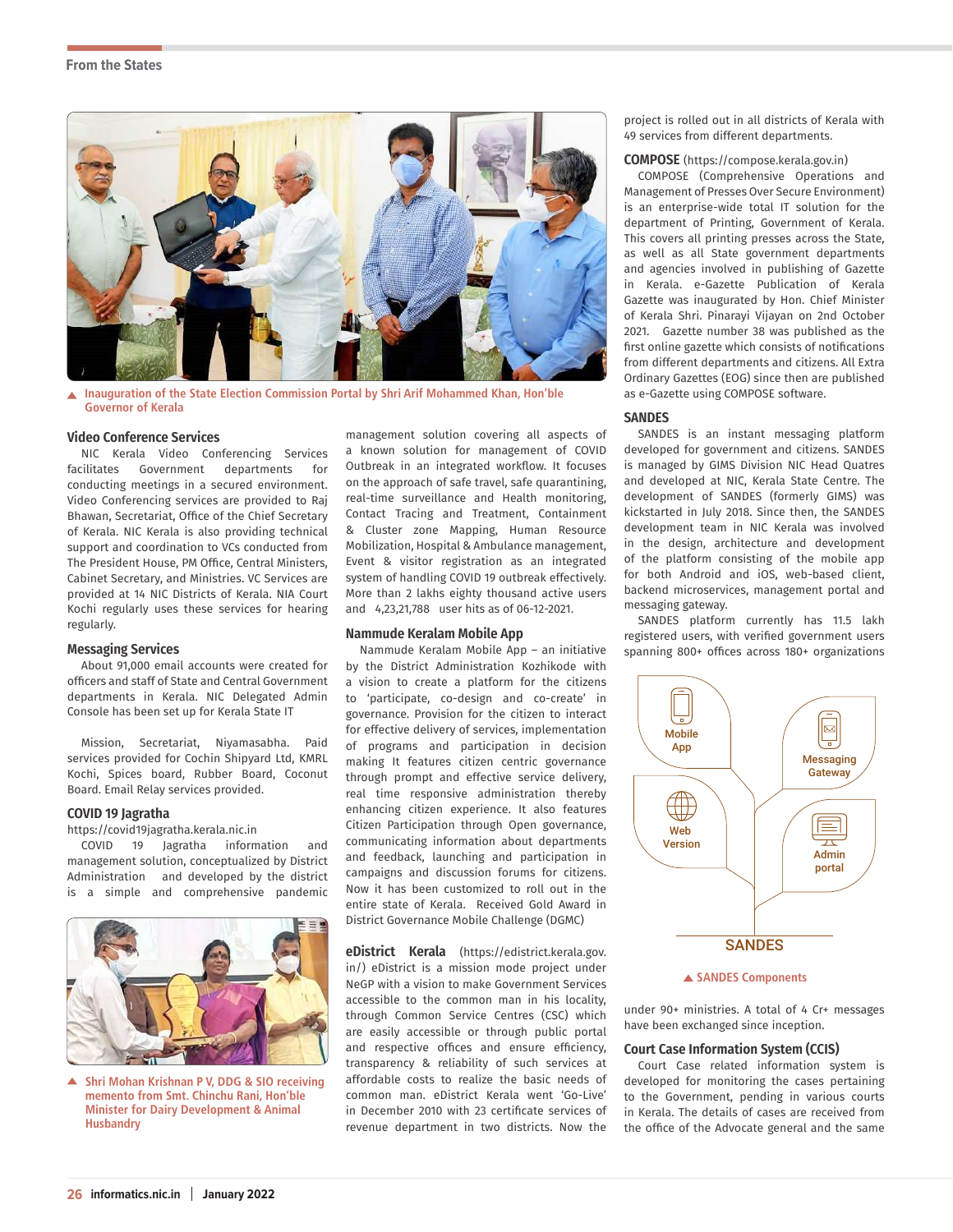is routed to the concerned department through CCIS. The system is integrated with the eoffice and the cases and any communication related to the cases are pushed to the related e-File in eoffice and all the noting, drafting and approvals are done in eoffice and while dispatching the final draft the same is sending to the Government pleader and the standing counsel concerned. The system is having dashboards through which the cases in various categories can be monitored. Department-wise dashboards and drill down reports are also available in the system.

#### **PEARL SUITE** (https://keralaregistration.gov.in)

PEARL (Package for Effective Administration of Registeration Laws) Suite by the department of Registration offers an end-to-end integrated solution connecting all stakeholders enabling cashless, less paper, secure and transparent electronic mechanism for property registration in Kerala.

PEARL SUITE Services includes Property Registration, Certificate Services – Encumbrance, List Certificate & Certified Copy, Marriage Registration and marriage certificate, Electronic Endorsement, Model Document, Chit Registration, End-to-end Mortgage Filing and Release [Gehan], Under Valuation Management and Decision Support Systems.

#### **Revenue Recovery Online Portal**

(http://rr.kerala.gov.in) is a centralized, workflow driven, online automated web application aimed to computerize Revenue Recovery activities. The system enables online file movement from requisitioning authority to the different levels in Revenue hierarchy, transparently thereby empowering all stakeholders.

Services include Online Filing of Requisition, Revenue Recovery Certificate generation with DSC, Demand Notice generation, Demand Notice serving, Revenue Recovery Collections, Remittances, Stay/ installments granting, etc. Installment can be sanctioned by Minister/ District Collector/ Tahsildhar. ePayment of dues is allowed, integrated with the Revenue ePayment System.

#### **SPARK**

SPARK (Service and Payroll Administrative Repository for Kerala) is an integrated HR, Payroll and establishment accounts management system for all Government functionaries including legislature, Judiciary, executives, Schools and other educational institutions. It spreads across Grass root level offices like Village offices, schools, colleges, krishi Bhavans, Veterinary hospitals to higher level offices including Government Secretariat.

# **Objectives**

- Digitization of Service Book of Employees
- A centralized database for HR, Payroll, establishment & Accounts matters
- Procedure linked; workflow-based HR activities/ Payroll works
- An integrated inter-operable data sharing system for e-Governance initiatives of Kerala

#### **KSHEERASREE**

This Portal is a bilingual interoperable collaborative system initially focused to on-board farmers, on-board schemes/ services and farmer registration life cycle activities. Eventually, the portal will be a comprehensive One-Stop-Shop for citizen related information and services. The main focus of the portal shall include Unique Smart ID to farmer, Real-time data capture of Sales and Procurement of Milk/ Cattle Feed/ Mineral Mixture/ other products, Quality based Milk Price Chart, Electronic Accounting System in Dairy Cooperatives, Automated Milk Quality Testing, Ontime settlement Analysis & Reports, etc.

#### **ReLIS (Revenue Land Information System)**

This project is conceived as per the Digital India Land Records Modernization Programme (DILRMP) to computerize and update land records and to facilitate citizens to obtain all services online. The project also envisages the Revenue, Registration and Survey integration to do mutation online, pay tax online and issue Record of Right to the needy landowners. Complete Land Records Management with interfaces for systems other than property registration such as Land Acquisition, Land Assignment, Relinquishment, Bought in Land, Court Decree, Legal Heirship, etc.

#### **K-SWIFT**

K-SWIFT (Kerala - Single Window Interface for Fast and Transparent Clearance) facilitates ease of doing business using ICT tools by integrating all the line departments using open API to bring under a common platform. Ease of Doing Business aims to create a single platform for providing the best support towards the prospective and existing business community in the state and drives forward the State's vision of prosperity for all by employing technology, innovation, inclusivity and sustainability as key factors for development.

# **Ration Card Management System (e-RCMS)**

https://civilsupplieskerala.gov.in

A complete automated Ration Card Management System (RCMS) implemented in Kerala. Approximately 91 lakh ration cards have been digitized in the State with aadhaar seeding done for 97% NFSA cards. e-Services-RCMS consists of 19 services related to Ration Card



**Launch of Card type Ration card in Kerala by Hon'ble Minister of Food and Civil Supplies**

Management System. Citizens can apply online through citizen portal or approach any Akshaya center for submitting the online application. Application is integrated with e-payment of Government Treasury site for remitting the service charges Ration cards records are also integrated with Digi Locker. One Nation One Ration Card scheme has been implemented in the State.

#### **Kerala State Election Commission (KSEC)**

This is an end-to-end system for KSEC. The election activities started with the preparation of the electoral roll. The Separate electoral roll is maintained by state election commissions for the local body elections. The portal has a provision to apply online for additions, corrections, transposition and deletion. The Electoral roll will be published before elections. The system includes preparation of election notifications, collection of nomination details, scrutiny, withdrawal, finalization candidates, randomization process for the posting of polling officials, mobile application for the collection

# **Total eServices for Ration Card Management System (e-RCMS) till Dec 2021**

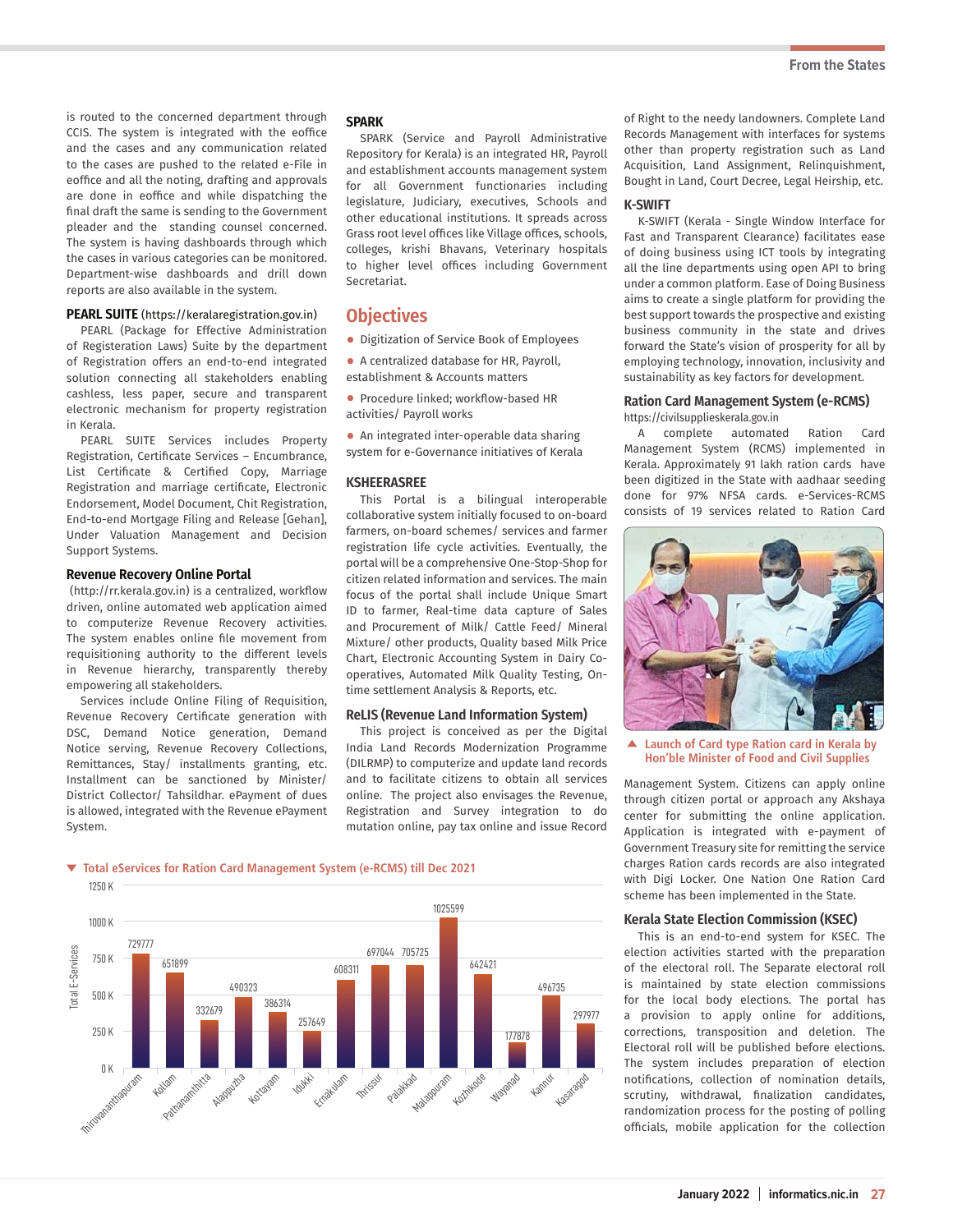#### **From the States**



**Inauguration of Online Gazette publication by Hon'ble Chief Minister Shri Pinarayi Vijayan**

of hourly voter turnout & communication system, table-wise vote collection from counting centers during counting, results display system, declaration of result, update the bio-data of the elected members, election expenditure details collection and vacancy reporting.

#### **Comprehensive System for Universities and Boards (CUBOS)**

The system covers activities of universities and education boards. It includes Admission, Academics, Examination (Pre-Examination, Examination, and Post-Examination), Affiliation, and Co-curricular. There are portals, dashboards, and homepages for various categories of users. Employees, faculties, students, institutions are part of the system. There are seat management and configurable workflows. e-Services are part of this system. This is a configurable system and can be used for any university/ education board with minimum customization.

# **National / Regional Level Centres of Excellence**

#### **Mobile Application Development Competence Centre**

One of the four Competence Centres for Mobile Application Development of NIC is established in Kannur, Kerala. The centre has started functioning since 2016. The centre now takes lead in empowering NIC Officers in mobile application development, mobile security and API security. The centre now provides consultancy service on design and development of mobile applications in native platforms as well as the hybrid platform - Flutter Framework. Competence Centre played a pivotal role in mentoring the State and District units of NIC during the DGMC and State Mobile Challenge 2021. This centre handles the Account for the iOS development subscription of NIC and is instrumental in iOS App consultancy services and its deployment.

#### **Centre of Excellence for Application Security (CoE-AppSec)**

Centre of Excellence for Application Security

(CoE-AppSec), Thiruvananthapuram, Kerala is one among 5 regional centres set up across India to augment the security of applications developed in the concerned region. It was setup in 2018 to speed up audit clearance and ensure quality and standard for various applications developed by NIC. The centre is responsible for security audit and vulnerability testing of applications from 6 states of South India Viz. Andhra Pradesh, Karnataka, Kerala, Puducherry, Tamil Nadu and Telangana.

# **Other Important Web Apps**

• **REALCRAft ver 2.0 :** Web enabled workflow based online application system for issuing Registration Certificate (RC) Under MS (Merchant Shipping) Act and Fishing License Certificate (LC) to fishing vessels

• **Lab Diagnosis Management System (LDMS)**  (labsys.health.kerala.gov.in)**:** An online platform for data collection and reporting of COVID19 test results in the State

• **SAGARA :** Developed for ensuring fishermen security, focused on monitoring the movements of fishing vessels and registering the crews going for fishing operation

• **National Biodiversity Management System:** Unified web based interoperable collaborative & open-source framework application which facilitates LSG/ citizen to collect (decentralized), disseminate biodiversity data and generate PBR electronically

• **KCIS (Centralized Inspection System):** The Govt. of Kerala has undertaken several inspections related reforms, this is an online system to carry out all inspections on a single platform

• **LOTIS- Supply Chain Management Information System:** LOTIS - Lottery Information & Management System is a digital tool for Digital Transformation in State Lotteries Dept

• **UniSPARK/ G-SPARK:** SPARK has been customised and implemented for Universities in Kerala and Grant-in-aid institutions as a separate instance

• **Workflow System for RTI Second Appeal/ Complaint Petition for Kerala State Information Commission:** A web enabled solution for filing Appeal Petitions (AP) and Complaint Petitions (CP) online and subsequent workflow activities Website: https://rti.sic.kerala.gov.in

• **GAINPF (Government Aided Institutions Provident Fund):** PF activities of all Government Aided Institutions are brought under a single umbrella using GAINPF

• **VAHAN & SARATHI:** The Vahan & Sarathi Software developed by NIC HQ has automated all the processes at the RTO level thereby making the delivery of services faster and transparent

• **e-Challan:** Application comprising Android based mobile app and web interface for the purpose of providing a comprehensive solution for Transport Enforcement Officers and Traffic Policemen

• **e-Nidhi** (https://enidhi.kerala.gov.in)**:** A webbased application (in LAPP platform) for streamlining the core activities of Kerala Toddy Workers Welfare Fund Board (KTWWFB)

• **Effective Monitoring of Letter of Credit Issuance (EMLI):** Developed for Finance Department for automating the Issuance of Letter of Credit (LoC) based on the bills submitted by various division/ sub division offices of work executing departments

• **Bill Discounting System (BDS):** This facilitates the contractors to get their bills cleared in a discounted rate on priority and with assurance. Work executing contractors can opt their bills to process through BDS

• **Campus\*Suite** (https://dme-ecampus.ac.in) **:** <sup>A</sup> workflow-based application for catering all needs of an academic institution having class room studies and clinical postings

• **Computerization of Industrial Tribunals, Kerala (KITS)** (https://kits.kerala.gov.in) **:** Main objective of KITS is to handle various industrial disputes related to employer and employees

• **AVAKASAM** (avakasham.kerala.gov.in) **:** Developed during LAC Election 2021 to monitor Postal ballot distribution

• **Oxygen Demand Supply Chain Management Portal :** A Comprehensive Total Oxygen Management Solution to handle the oxygen supply in real time. This is used to monitor the supply of oxygen and to effectively handle emergency situations at various government and private hospitals treating COVID 19 patients

• **NEO CRADLE** (https://neocradle.kerala.gov.in) **:** A comprehensive Newborn Care Management System is an initiative of NHM Kozhikode

• **DELTA – Delivering end-to-end Land Transaction for Acquisition – Revenue Department :** DELTA aims to enable government to acquire land for public purposes from people offering compensations as per Kerala Land Acquisition Act